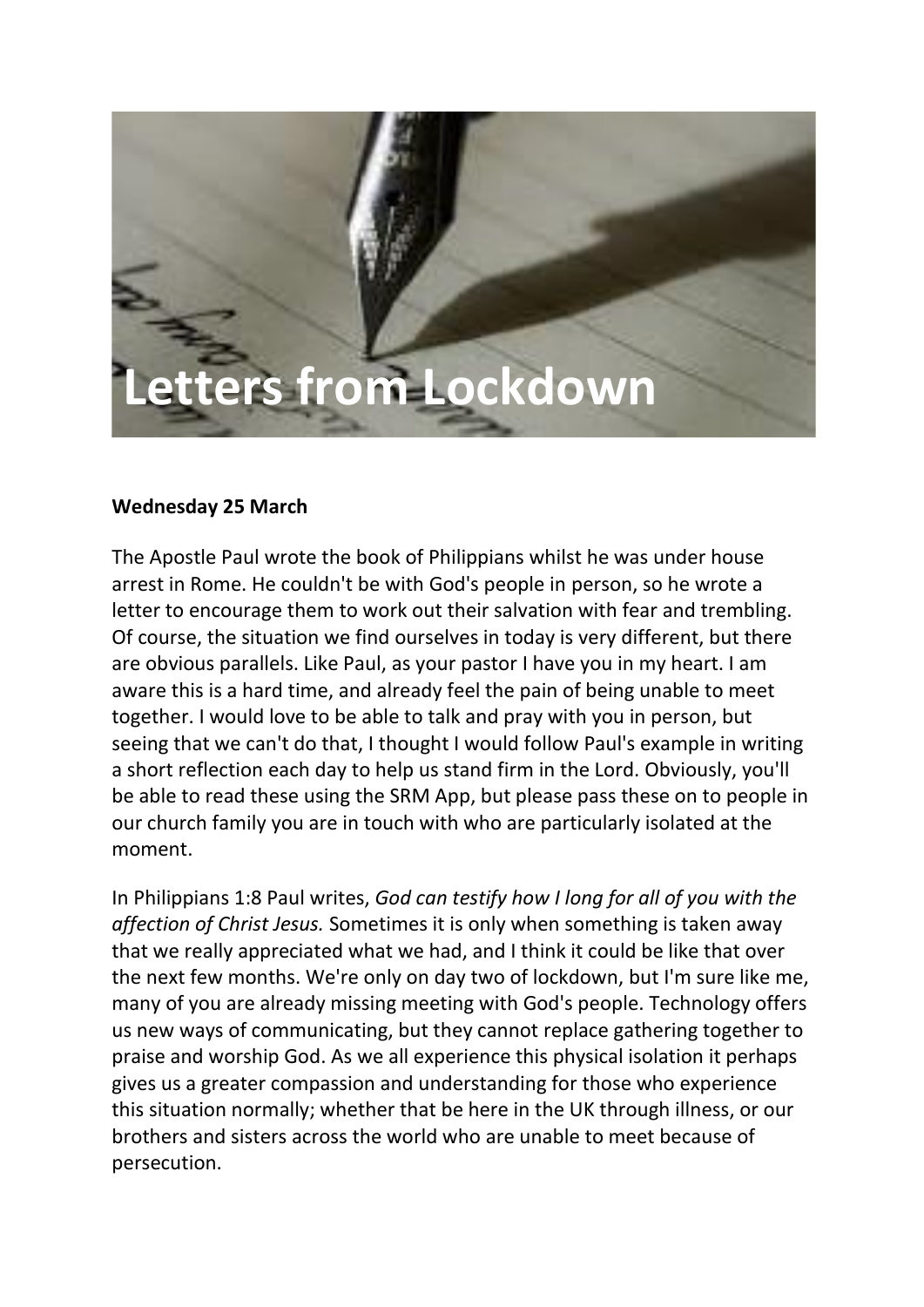Paul goes on to write what he is praying for the Philippians in verses 9-11:

*And this is my prayer: that your love may abound more and more in knowledge and depth of insight, so that you may be able to discern what is best and may be pure and blameless for the day of Christ, filled with the fruit of righteousness that comes through Jesus Christ - to the glory and praise of God.*

This would be a good prayer to pray for ourselves and one another today - we certainly need discernment amidst all these changes! Might this season be one in which we appreciate the gift that God has given to us in one another. Follow Paul's example today by making the most of whatever means you can to encourage your church family even if you can't be with them. Perhaps you could pray the prayer above for someone specific and then send them a message to let them know.

Love in Christ,

Pastor Matthew

### **Thursday 26 March**

Over the past few weeks many things we took as secure and certain have disappeared. Things we invest so much of our lives in have been taken away almost overnight. premier league football has stopped mid-season; flights and holidays have been cancelled; businesses have shut their doors; children have been sent home from school; exams are off; stocks and shares have plummeted; social plans have been wiped out our diaries. It has been a stark reminder of just how fragile and fleeting things of this earth really are. Jesus speaks about this in Matthew 6:19-21:

*Do not store up for yourselves treasures on earth, where moths and vermin destroy, and where thieves break in and steal. But store up for yourselves treasures in heaven, where moths and vermin do not destroy, and where thieves do not break in and steal. For where your treasure is, there your heart will be also.*

The impact of coronavirus helps us to see things for what they really are. This earth is passing away, and its treasures will not last. They can be taken away in an instant. A moment like this gives us chance to reflect on where our treasure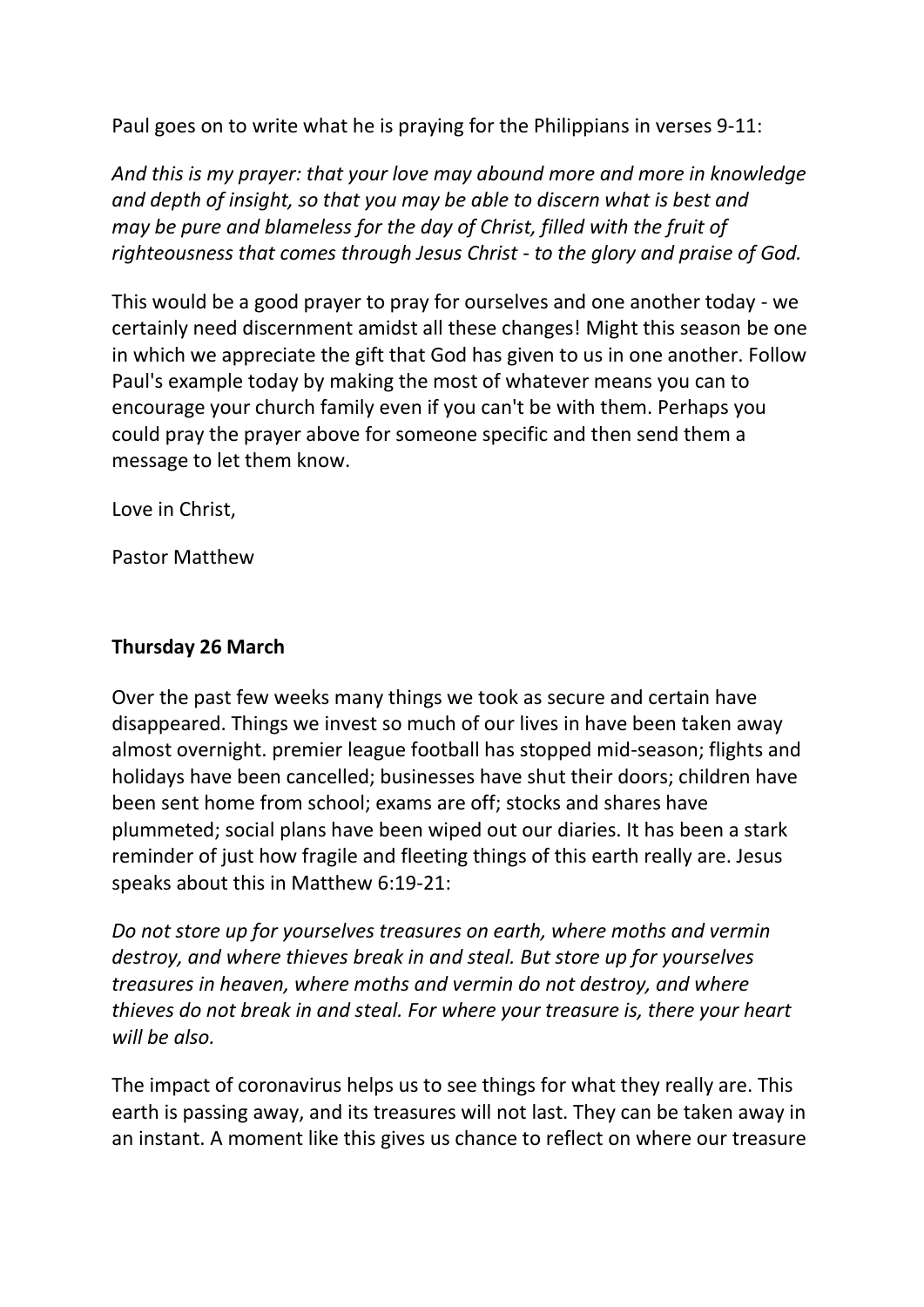is. So often the bulk of our investment is on earth rather than in heaven, whether that be our time, our money, our ambitions, our prayers.

Jesus urges us to invest in something more secure. What a comfort it is in a time like this, that in Christ we have an inheritance that coronavirus cannot touch. 1 Peter 1:3-5 says:

*Praise be to the God and Father of our Lord Jesus Christ! In his great mercy he has given us new birth into a living hope through the resurrection of Jesus Christ from the dead, and into an inheritance that can never perish, spoil or fade. This inheritance is kept in heaven for you, who through faith are shielded by God's power until the coming of the salvation that is ready to be revealed in the last time.*

If we will allow it the disruption of this virus may well be a mercy from God. It is a glimpse of what will happen when Jesus returns. Suddenly the treasures of this earth will count for nothing, and the secure riches of heaven will be revealed. We would be wise to pay attention and use this opportunity to reflect on where our treasure is. Are we investing in what is passing away, or storing up treasure that will last forever?

Love in Christ,

Pastor Matthew

# **Friday 27 March**

The impact of coronavirus will bring all kinds of trials (1 Peter 1:6), and I'm sure many of us are beginning to feel the effects. This might be in the discouragement of social isolation, the disappointment of cancelled plans, the economic uncertainty of losing income, the stress of rapid social change, the weight of caring for the sick, or the pain of physical suffering. It is hard to see much good in all that is going on. Yet we have a God who is able to work out his good purposes, even through trials and suffering.

The most obvious example of this is the cross. Those of us reading the lent devotional *Sitting at Jesus' Feet* were looking at this today. On the surface of it the cross looks like a disaster. What could be worse than God's chosen King being betrayed, arrested, accused, and killed. Yet we know God in his wisdom was wonderfully working out his glorious plan of salvation.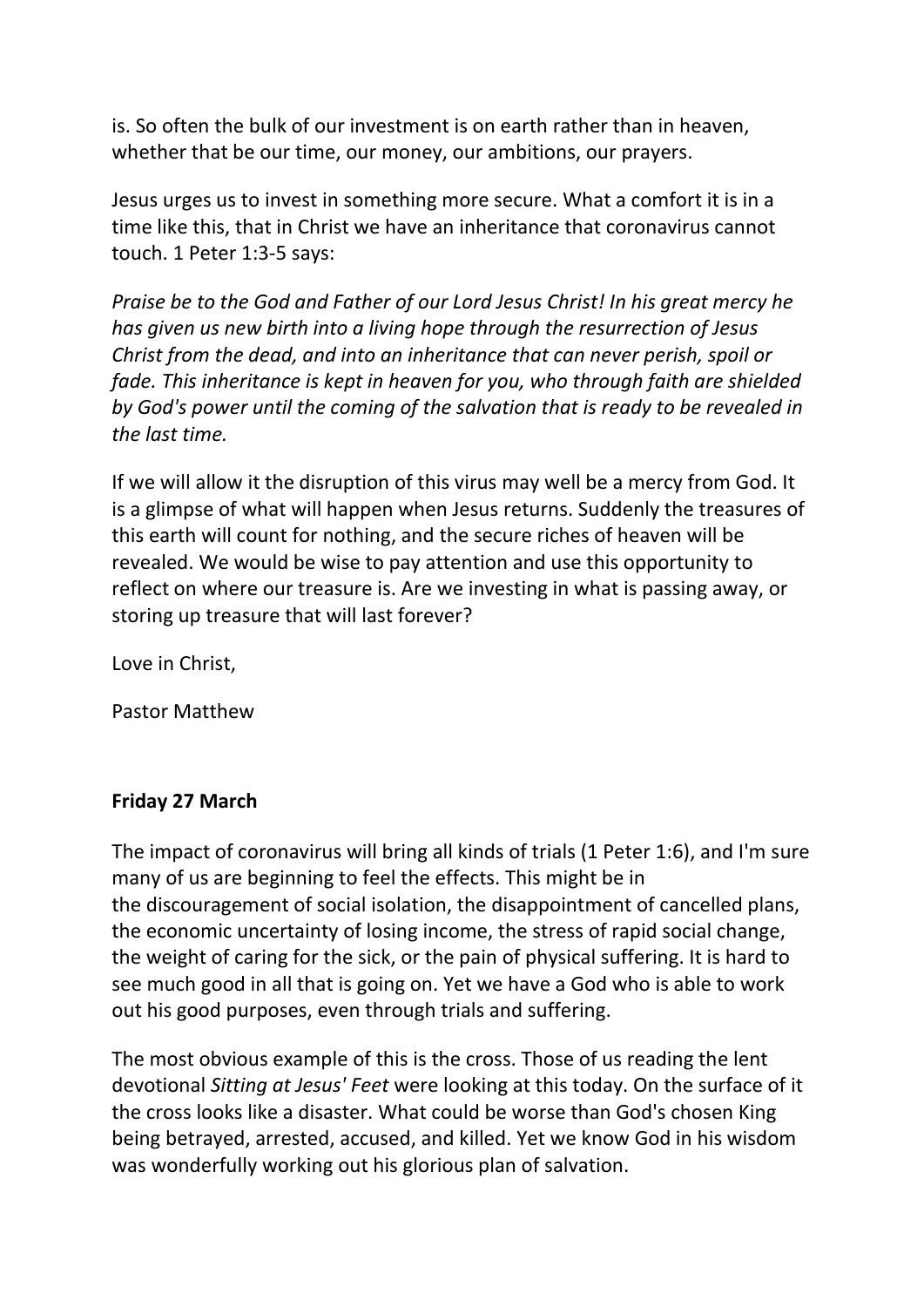Our God can work out his good purposes through times of trial as well as times of plenty. Listen to how Peter goes on in 1 Peter 1:7

*These [trials] have come so that the proven genuineness of your faith - of greater worth than gold, which perished even though refined by fire - may result in praise, glory and honour when Jesus Christ is revealed.*

If we will let him, God can be refining us during this time of trial. Purifying us and perfecting us as his people. In the lent devotional we looked at a very similar idea back in John 15 - as gardener our heavenly Father prunes us. If you've ever seen a tree after it's been pruned it looks brutal, but pruning is not done in malice but in love. God prunes us as his people so that we become more fruitful.

It is not automatic, however, that hard times will purify us as God's people. Think of the parable of the sower in Mark 4. The seed that fell on rocky soil only had shallow roots, and when the heat comes it withers away.

There is a temptation, when we can't meet together, to pull back from fellowship with God and his people, but this is not the time to do that. Seasons of trials like this are a time to seek God, to walk closely with him, to encourage one another and spur one another on. To that end I'd encourage you to take initiative in using the resources we are making available as a church and be creative in finding ways to connect to other members of the church family.

My prayer for us as a church, is that we come out of this time of trial purified, and more fruitful, rather than withered from the heat. We have a God who is able to work good in the midst of trial, so let's seek him and draw close to him at this time and help one another to do the same.

Love in Christ,

Pastor Matthew

# **Tuesday 31 March**

In our current situation it is easy to focus entirely on the restrictions. Things we don't have. Things we can't do. Inevitably this leads to a fairly negative outlook, and many of us may have already slipped into grumbling, discouragement, or despair.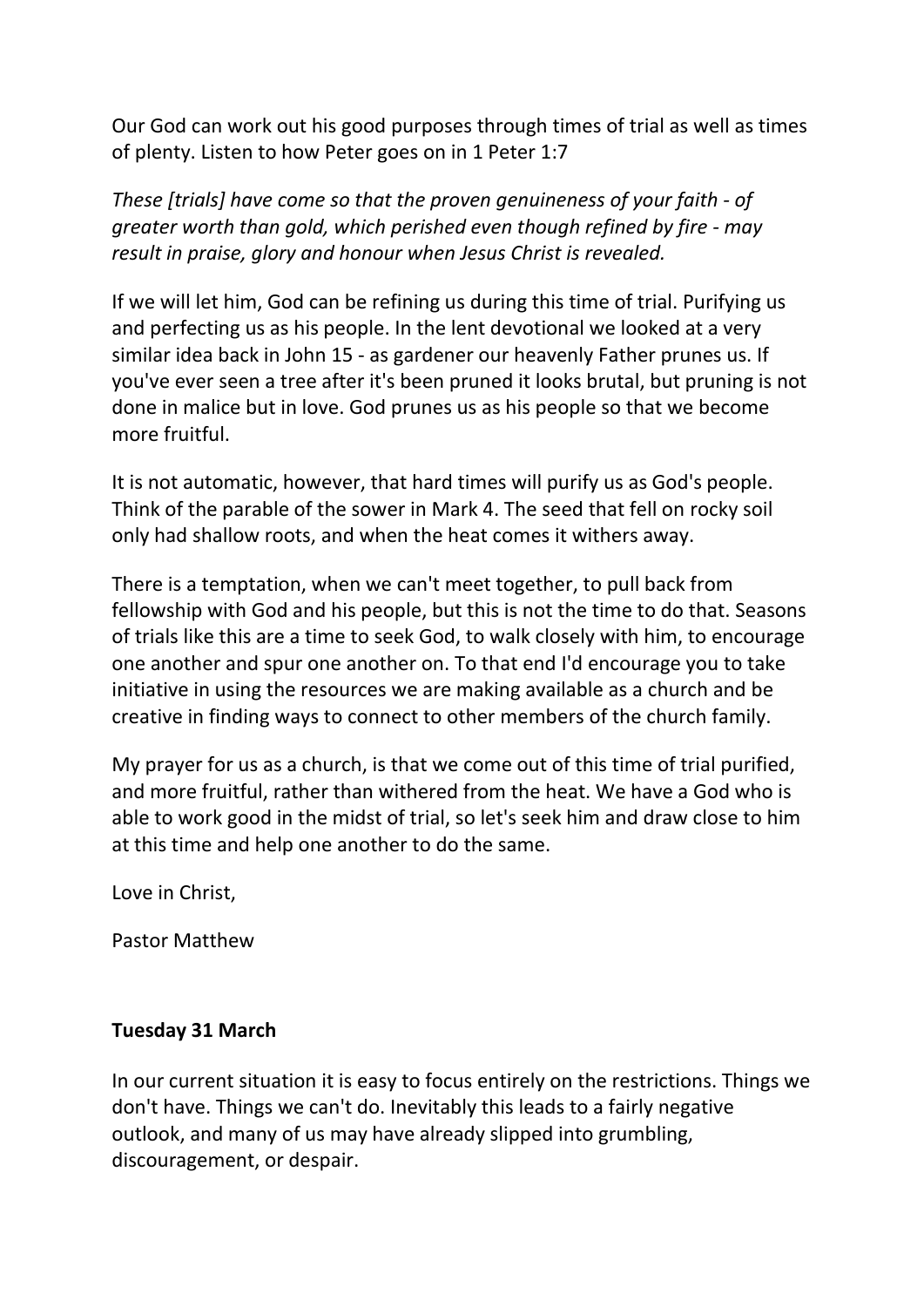In Philippians 4:11-13 Paul says it is possible to find contentment as a Christian whatever circumstance we find ourselves in, and I take it that includes coronavirus!

*I have learned to be content whatever the circumstances. I know what it is to be in need, and I know what it is to have plenty. I have learned the secret of being content in any and every situation, whether well fed or hungry, whether living in plenty or in want. I can do all this through him who gives me strength.*

What is Paul's secret? Well, one important part of contentment is thankfulness. However bleak our circumstances might be, there will be things we have to be thankful for. In 1 Thessalonians 5:18 Paul commands us to

# *give thanks in all circumstances; for this is God's will for you in Christ Jesus.*

Interestingly, in this moment when many 'certainties' of life are stripped away we will have found ourselves thankful for things we previously took for granted. Some of us will have been thanking God for our daily bread in a way we haven't done before. Others will be grateful to God for the family around them, or the house they live in, or the sunshine of spring.

Here is an exercise to do today to cultivate thankfulness. Take a piece of paper or a notebook and try to write down 50 things you are thankful to God for. You might struggle at first but press on. It will help you to notice God's goodness to you in ways that you might not always see.

If you're stuck for ideas try reading Ephesians 1 where Paul reminds us that we have been *blessed in the heavenly realms with every spiritual blessing in Christ*. Or read Psalm 103 which lists many of the benefits we enjoy as God's people so that we might not forget.

Paul had to learn to be content in any and every situation. Might the Lord be teaching us that as his people over the coming months.

Love in Christ,

Matthew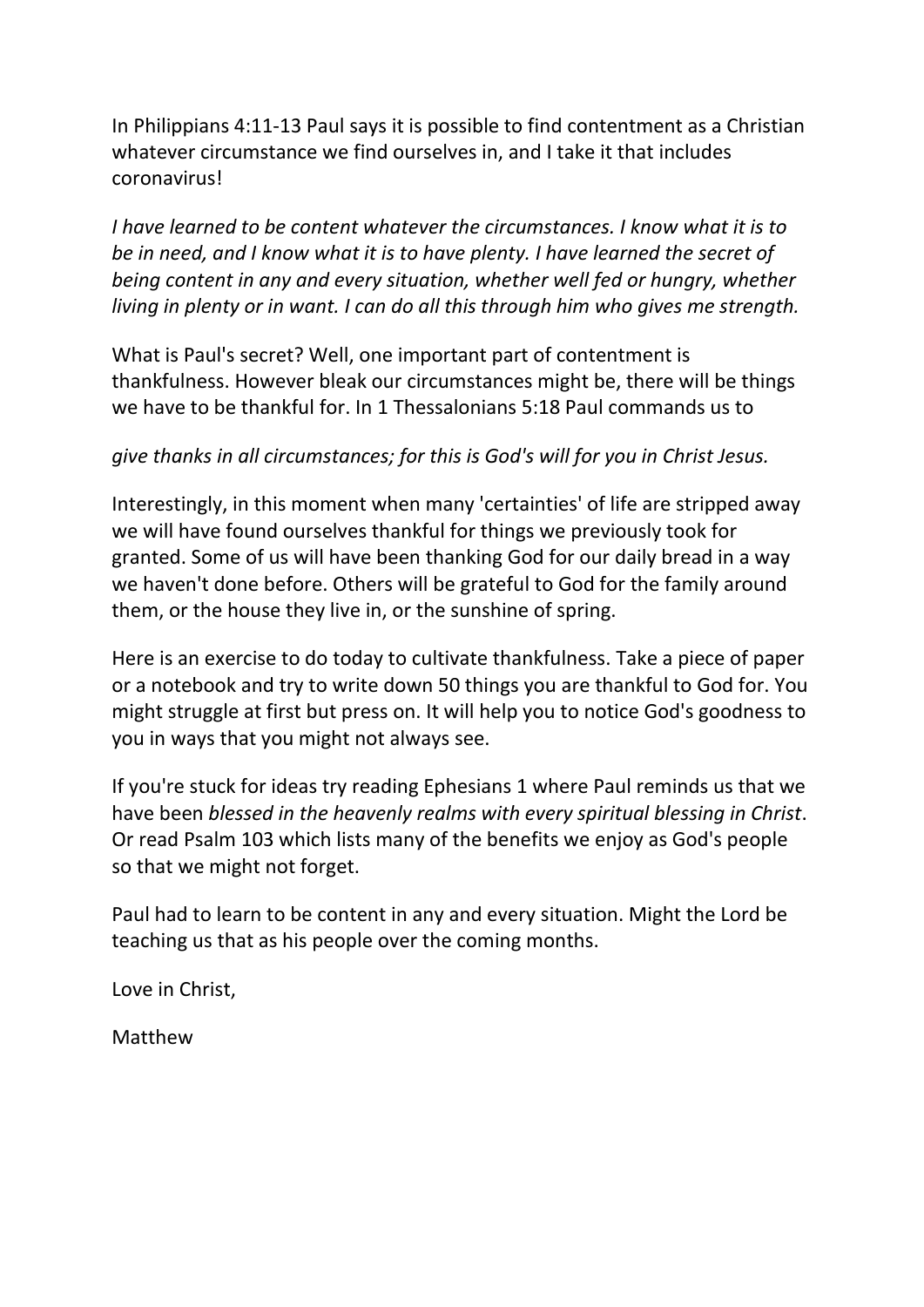# **Wednesday 1 April**

Christians have faced plague before. In the third century the plague of Cyprian (249-262 AD) swept through the Roman Empire. At one point 5000 people were dying every day in Rome. Amidst this destruction the selfless response of God's people was distinctive and drew many people to become followers of Jesus Christ. There was no state healthcare in that day, and whilst the pagan culture was largely abandoning the infected to preserve their own lives, Christians selflessly risked their own lives to care for those infected with the disease.

This raises the question - how should we as a church respond to the coronavirus? After all Jesus calls us to

*Let your light since before others, that they may see your good deeds and glorify your Father in heaven.*

But what does selfless and sacrificial love look like in the days of the NHS?

The situation we find ourselves in today is very different to the church in the third century. The NHS exists and has taken responsibility for caring for the infected. We should be grateful for that provision, and it is right NHS workers receive praise as they risk their lives during this time. Obviously if we are working in the NHS, we have an opportunity to be part of that care, but for many of us, acting in love means distancing ourselves from the sick in order not to spread the disease to others.

It struck me, however, that there is a huge need around us which remains largely unaddressed. Over the next few months it sems likely that many in our nation will catch this virus, and a large number will die from COVID - 19. The government recently talked about 20,000 deaths, which in the context of our total population works out at 1 in 3000 people. What many more people will struggle with, however, is the loneliness which comes as a result of selfisolation. There are many, both within our church family, and in the community around us who will go weeks or even months without seeing another person face to face. I doubt that I need to convince you of the difficulties involved in that - just think of the fact that solitary confinement is regularly used as a punishment in prisons.

One of the ways, therefore, that we can love others sacrificially, as God has loved us is by giving our time, and proactively investing in those around us relationally. People will be crying out for meaningful human interaction. Some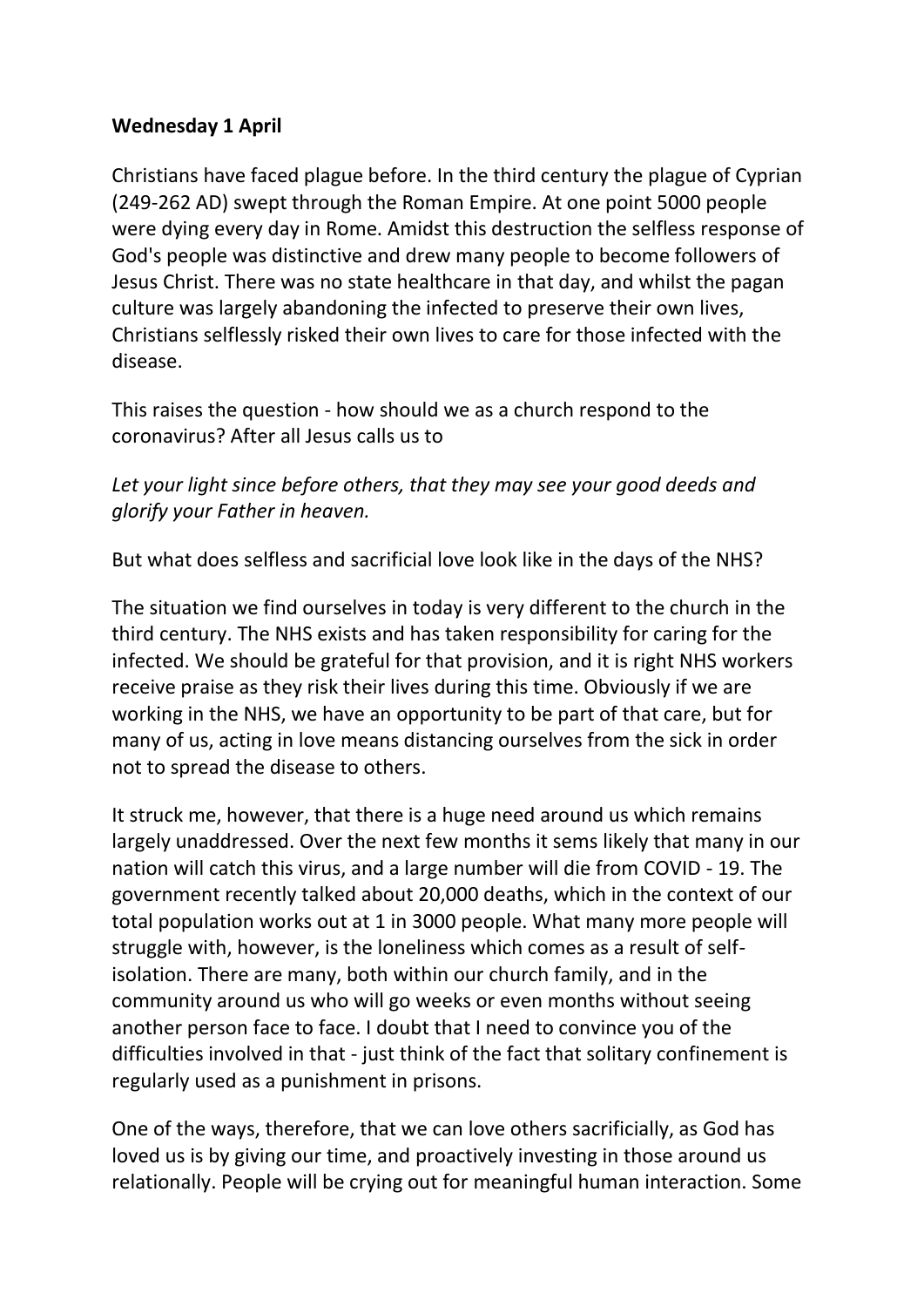of us will now have lots of time on our hands. In three months time we don't want to look back and find that we've selfishly given all of that to Netflix and news feeds. Imagine the impact if instead we chose selflessly to get on the phone to those who are isolated. We could start in the church family, but it would be great to think wider as well. Maybe if we're a family with young children we could think of an older member of the church family who is on their own. We could ring / video call them a few times a week to see how they're doing, and share what is going on. I've heard of someone else who set up a WhatsApp group for all the people on his street, by putting an invitation through their door. People who were disconnected are now sharing messages throughout the day.

Let me challenge us today to start somewhere. Reach out to someone you wouldn't normally, who might be isolated at the moment, and pray that the Lord would use it to bless them.

Love in Christ,

Pastor Matthew

# **Thursday 2 April**

Over the next few weeks we will spend a lot more time on the internet. There is lots to give thanks for in that. We are far less isolated than we might otherwise be. But there are also dangers. It's important we are disciplined about what we take in, what we watch, what we allow ourselves to be influenced by. In Philippians 4:8 we are encouraged:

*Brothers and sisters, whatever is true, whatever is noble, whatever is right, whatever is pure, whatever is lovely, whatever is admirable - if anything is excellent or praiseworthy - think about such things.*

I think it is significant that this verse follows straight on from those well-known verses where Paul talks about not being anxious, but instead knowing the peace of God which guards our hearts and minds in Christ Jesus. What we think about has an impact on anxiety, and on our minds and hearts being anchored in Christ Jesus.

Of course, in a time like this we do need to be informed about what is going on, but it is very possible to be overwhelmed with coronavirus updates. If we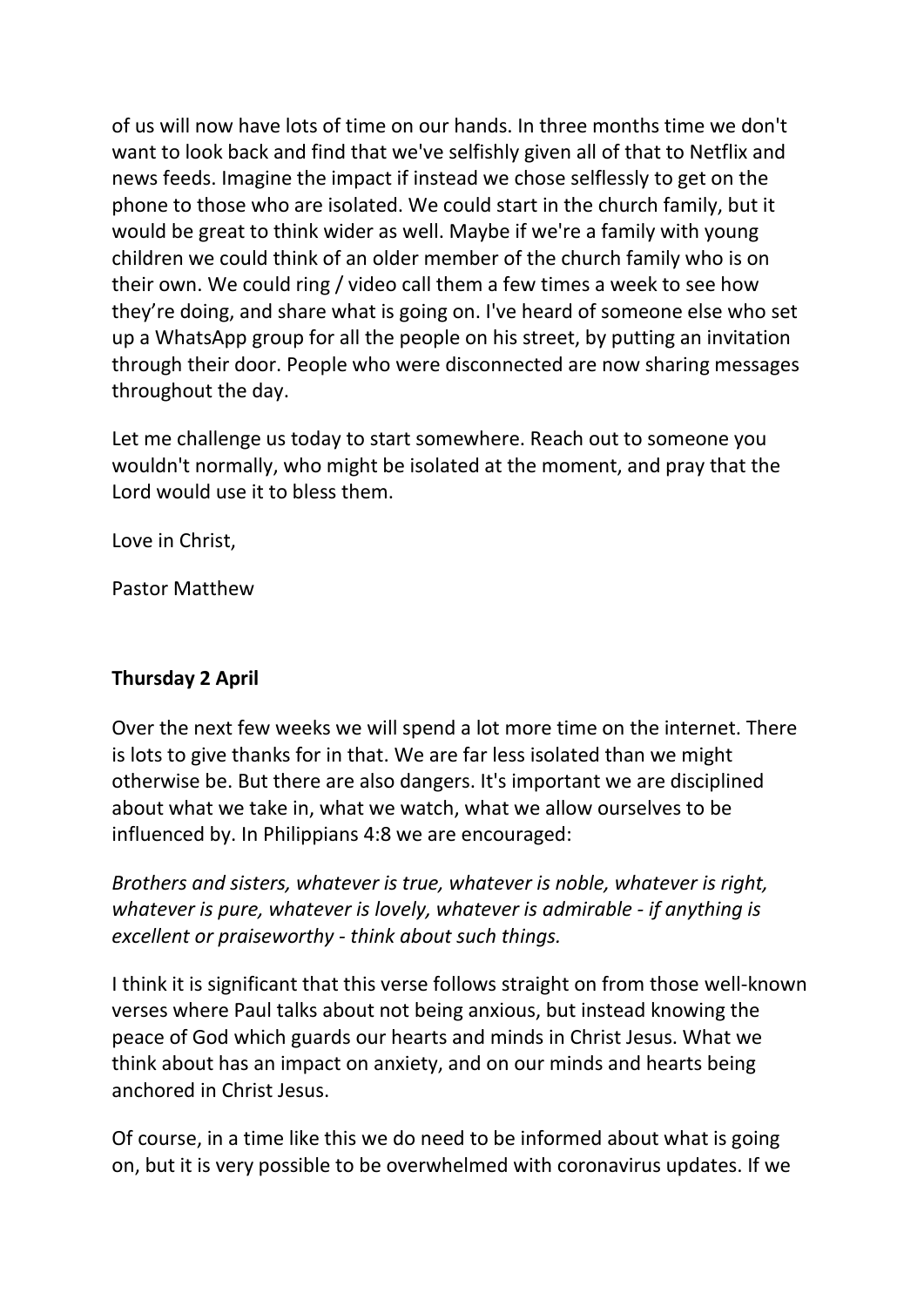spend every minute of our waking days scrolling down newsfeeds, or allowing every horror story, conspiracy theory or doomsday prediction to capture our attention, it is unsurprising that we will be left anxious rather than enjoying the peace of God which guards our hearts and minds in Christ Jesus.

If we are using the internet or TV to listen to sermons, we also need to be wary of false teaching at this time. There are wolves in sheep's clothing, preachers who claim to be Christians but who teach something other than the gospel of Jesus Christ. In 2 Timothy 3:6-7 Paul describes false teachers who

# *worm their way into homes and gain control over gullible women, who are loaded down with sins and are swayed by all kinds of evil desires, always learning but never able to come to a knowledge of the truth.*

False teachers have always preyed on the vulnerable, and so sadly at a time like this they have a field day. What is more, people's homes are easy to access because of the internet, so we need to be careful about what we watch and listen to at a time like this. This is one of the reasons we are trying to produce and share resources for us to use during this time as a church, so we can be built up in the truth rather than be led astray by false teaching.

Think again of the language Paul uses of our minds and hearts being guarded in Christ Jesus. If we indiscriminately trawl through the internet or flick TV channels it is like us leaving the big gate of the castle wide open with the drawbridge down. False teaching is the equivalent of allowing the enemy into the castle to begin demolishing the walls - tearing down the truths and promises of God which keep us secure in the midst of hard times.

Instead Paul urges us to think about what is true and noble and right. This is a time for us to be feeding on God's word. To be reminding ourselves of his promises. To be singing gospel songs that encourage us in the truth. This will be the equivalent of building up the walls of God's promises to keep our minds and our hearts anchored in Christ Jesus.

We are used to thinking about our physical diet - whether what we are eating will lead to health or sickness, but what about our mental and spiritual diet. What are we thinking about during this time? Maybe you could get a bit of paper and write down what you've been reading / listening to / watching over the last 24 hours. Then make a conscious decision in this next 24 hours to think about something true, noble, right, pure, lovely, admirable, excellent, or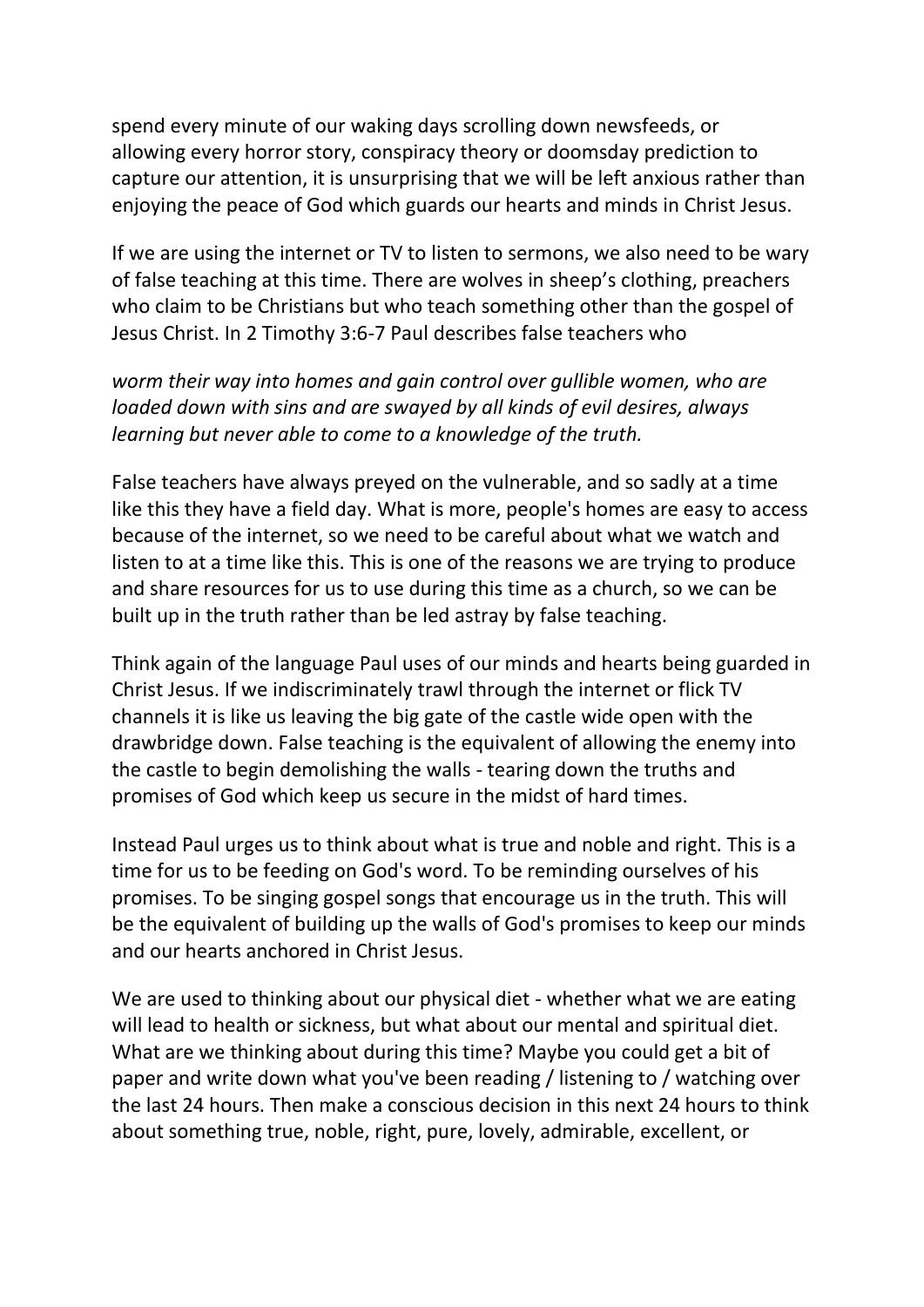praiseworthy. Hear Paul's encouragement in the very next verse (Philippians 4:9)

*Whatever you have learned or received or heard from me, or seen in me - put it into practice. And the God of peace will be with you.*

Love in Christ,

Pastor Matthew

# **Friday 3 April**

Many of us will be feeling our weakness at the moment. Maybe we're struggling to cope with the dramatic change of these last two weeks. Maybe we're anxious about what this virus might do to us or those around us. Maybe our patience has been tested trying to home school the children. Maybe isolation is already getting to us and we're feeling low and frustrated. Maybe the stress at work is beginning to make itself felt.

In our weakness what a comfort it is that we come to a God of compassion. Psalm 103:13-4 says

*As a father has compassion on his children, so the LORD has compassion on those who fear him; for he knows how we are formed, he remembers that we are dust.*

The Lord sees our weakness. He is fully aware of our limitations, and yet wonderfully his response is not frustration, or anger, or annoyance. No, Lamentations 3:22-23 assures us

*His compassions never fail. They are new every morning.*

You might begin today all too aware of your weakness: full of regret from yesterday's failures, overwhelmed by the present challenges, or fearful of what the future might hold. Remember that if you are his child, the LORD meets you this morning with new compassion. He graciously comes alongside us in our weakness and invites us, as we begin the day, to turn to him for comfort. To take our eyes off ourselves and look to him. To take our eyes off our weakness and look instead to his strength.

Paul speaks similarly in 2 Corinthians 1:3-4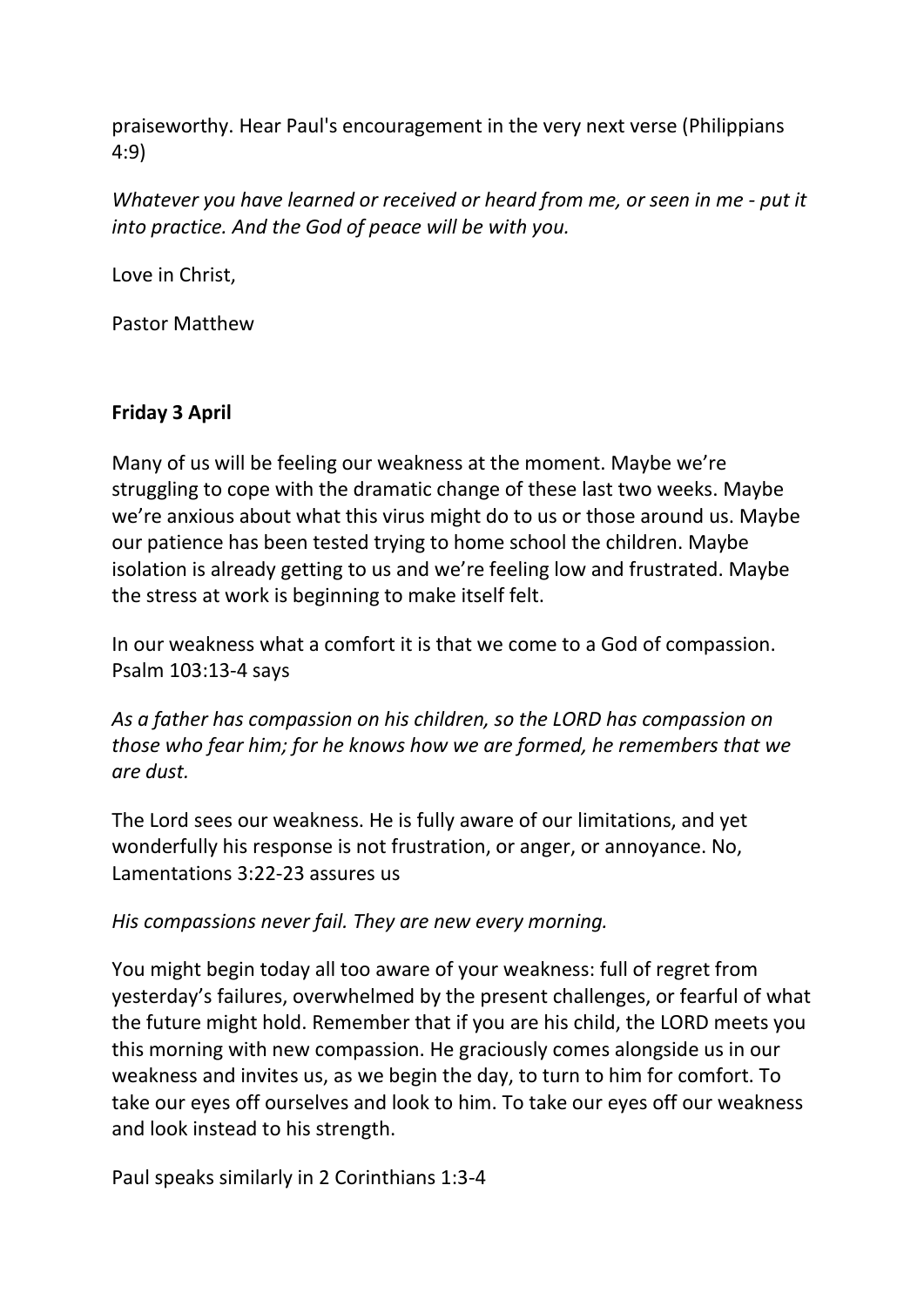*Praise be to the God and Father of our Lord Jesus Christ, the Father of compassion and the God of all comfort, who comforts us in all our troubles, so that we can comfort those in any trouble with the comfort we ourselves receive from God.*

It is out of the comfort that we receive from God that we will be able to comfort those around us. As you receive comfort from God this morning, I encourage you to share that with someone else. Send a message with the verses that have helped you. Call someone and pray the same promises into their life that have helped you.

Remember how Jesus responded to the needy crowd in front of him in Matthew 9:36

*He had compassion on them, because they were harassed and helpless, like sheep without a shepherd.*

In our weakness, we have somewhere to turn.

Love in Christ,

Pastor Matthew

# **Monday 6 April**

As Christians we are called to be holy. To follow Jesus in the way we think, speak, and act. Yet I'm sure many of us are finding that godliness can be a challenge under the current conditions. Boredom, isolation, and self-pity are often a lethal cocktail when it comes to succumbing to temptation, and many of us will already regret the ways in which we have responded to the pressure of the last few weeks.

Of course, this is why we must continue to live in grace, and daily come to Christ for the forgiveness that we find at the cross. A focus that should be made easier this week by the approach of Good Friday. At the same time, however, with the help of God's Spirit we must resist temptation and strive for Christlikeness. Perhaps you feel like you've got bigger things to worry about right now, but remember Jesus words in Matthew 6: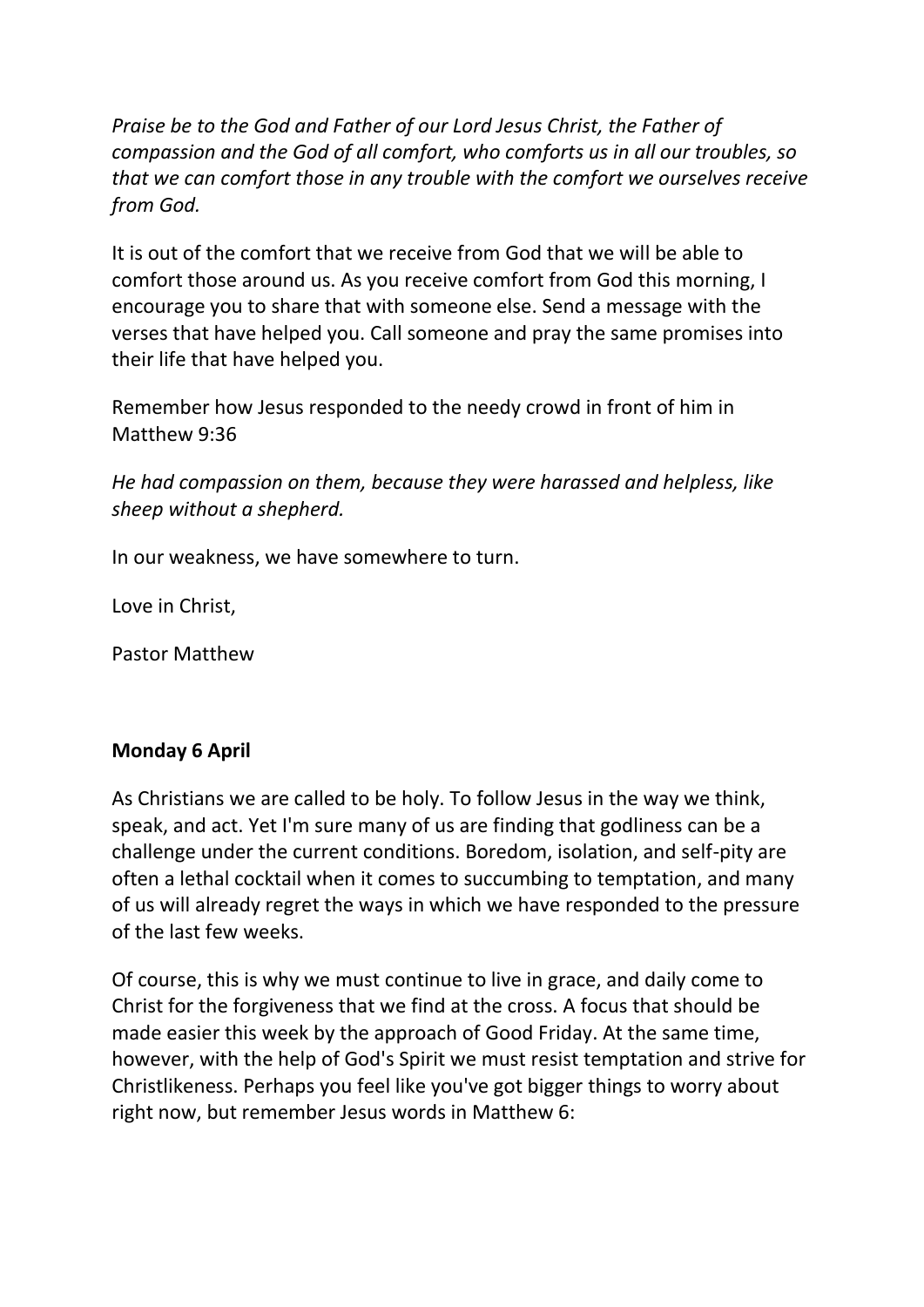*So do not worry, saying, "What shall we eat?" or "What shall we drink?" or "What shall we wear?" For the pagans run after all these things, and your heavenly Father knows that you need them. But seek first his kingdom and his righteousness, and all these things will be given to you as well.*

This time of trial is a time to seek God, and fight for righteousness. It won't be easy, but in that struggle God will be maturing us as his people. Listen to what God says in James 1:2-4

*Consider it pure joy, my brothers and sisters, whenever you face trials of many kinds, because you know that the testing of your faith produces perseverance.*  Let perseverance finish its work so that you may be mature and complete, not *lacking anything.*

Romans 5:3-4 says something similar:

*We also glory in our sufferings, because we know that suffering produces perseverance; perseverance, character; and character, hope.*

This time of hardship won't be wasted by God. Trials are an opportunity for growth and development. Think of a budding mountaineer who is just starting to get into climbing. He can only get so far by training at his local indoor climbing wall. At some point he'll need to be exposed to the challenges of the Alps or the trials of the Himalayas if he is going to continue to develop. So God can use these times of trials and suffering to develop spiritual maturity, to grow us in Christlikeness. Think of the way Jesus responded in the desert (Matthew 4), the spiritual equivalent of Everest. He was completely isolated, physically exhausted, and facing intense temptation. Yet he did not give in to temptation, but persevered, choosing instead to rely upon God's word in his time of need.

This trial is an opportunity for us to learn perseverance as God's people. To grow in Christlikeness. If we can learn to resist temptation and rely upon God's word under these conditions, how that will serve us in the years ahead. The local climbing wall of everyday life will come far more easily if we've learned to keep going in the mountains.

*Be alert and of sober mind. Your enemy the devil prowls around like a roaring lion looking for someone to devour. Resist him, standing firm in the faith, because you know that the family of believers throughout the world is undergoing the same kind of sufferings. And the God of all grace, who called you to his eternal glory in Christ, after you have suffered a little while, will*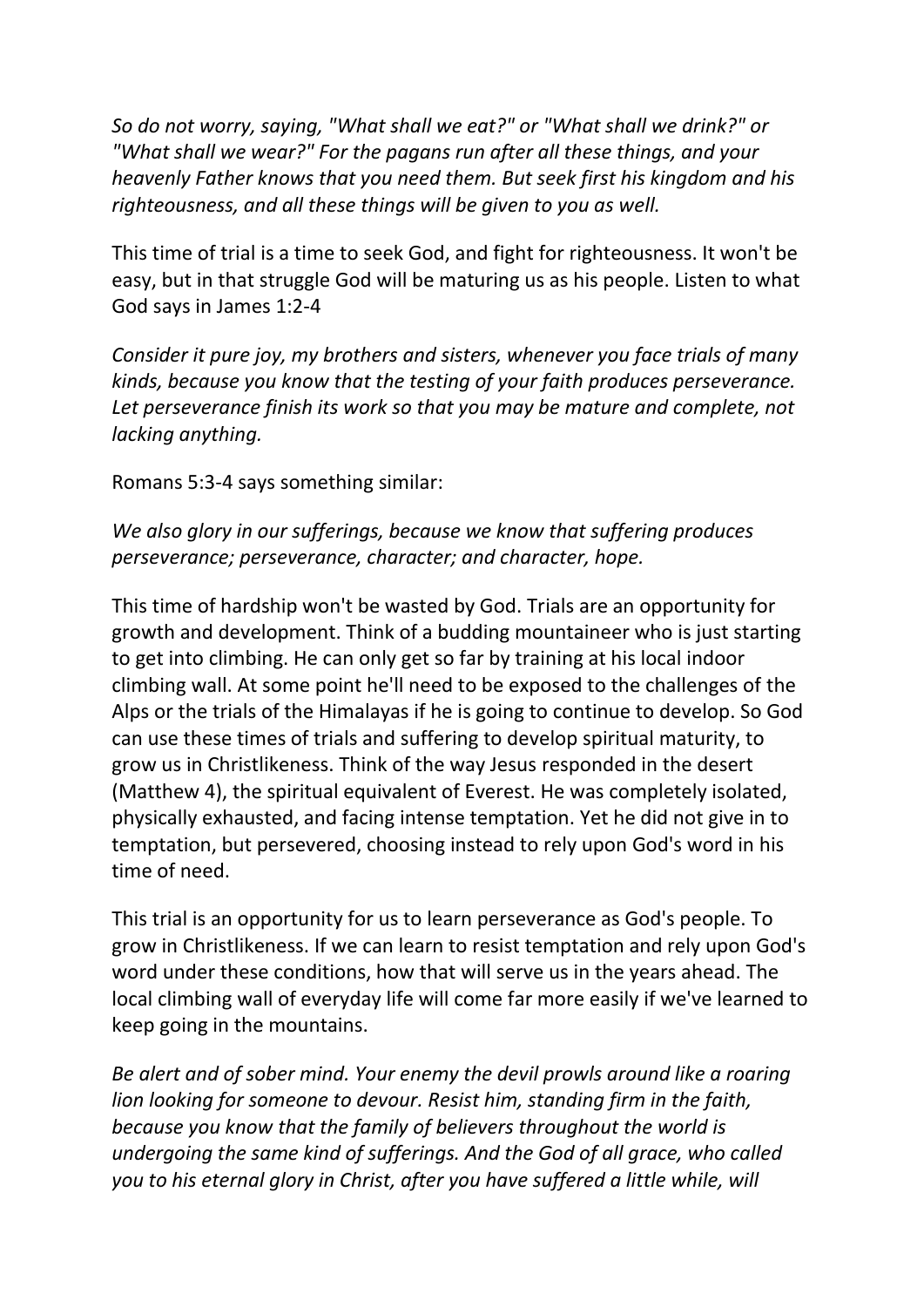*himself restore you and make you strong, firm, and steadfast. To him be the power for ever and ever. Amen. (1 Peter 5:8-11)*

Love in Christ,

Pastor Matthew

# **Tuesday 7 April**

Over the centuries, when God's people have found themselves facing difficult situations their first response is to cry out to God in prayer. It has always been this way. When Nehemiah hears the report that God's people back in Jerusalem are in great trouble and the city wall is broken down how does he respond?

*I sat down and wept. For some days I mourned and fasted and prayed before the God of heaven. (Nehemiah 1:4)*

When David is fleeing for his life from his son Absalom how does he respond? He cries out to the Lord in the words of Psalm 3:

*LORD, how many are my foes! How many rise up against me! Many are saying of me, 'God will not deliver him.' But you, LORD, are a shield around me, my glory, the One who lifts my head high.*

When the early church faced persecution in Acts 4 and Peter and John are seized by the authorities, how do God's people respond?

*When they heard this, they raised their voices together in prayer to God.* (Acts 2:24)

One of the frustrations some of us may be wrestling with at the moment is a feeling of helplessness. How can we help those around us? What can we do to change this situation? Surely, like generations of God's people before us, one of the best things we can be doing at the moment is to come before our heavenly Father in prayer. To cry out to our almighty God on behalf of those around us. In Ephesians 6:18 we are encouraged to

*Pray in the Spirit on all occasions with all kinds of prayers and requests. With this in mind, be alert and always keep on praying for all the Lord's people.*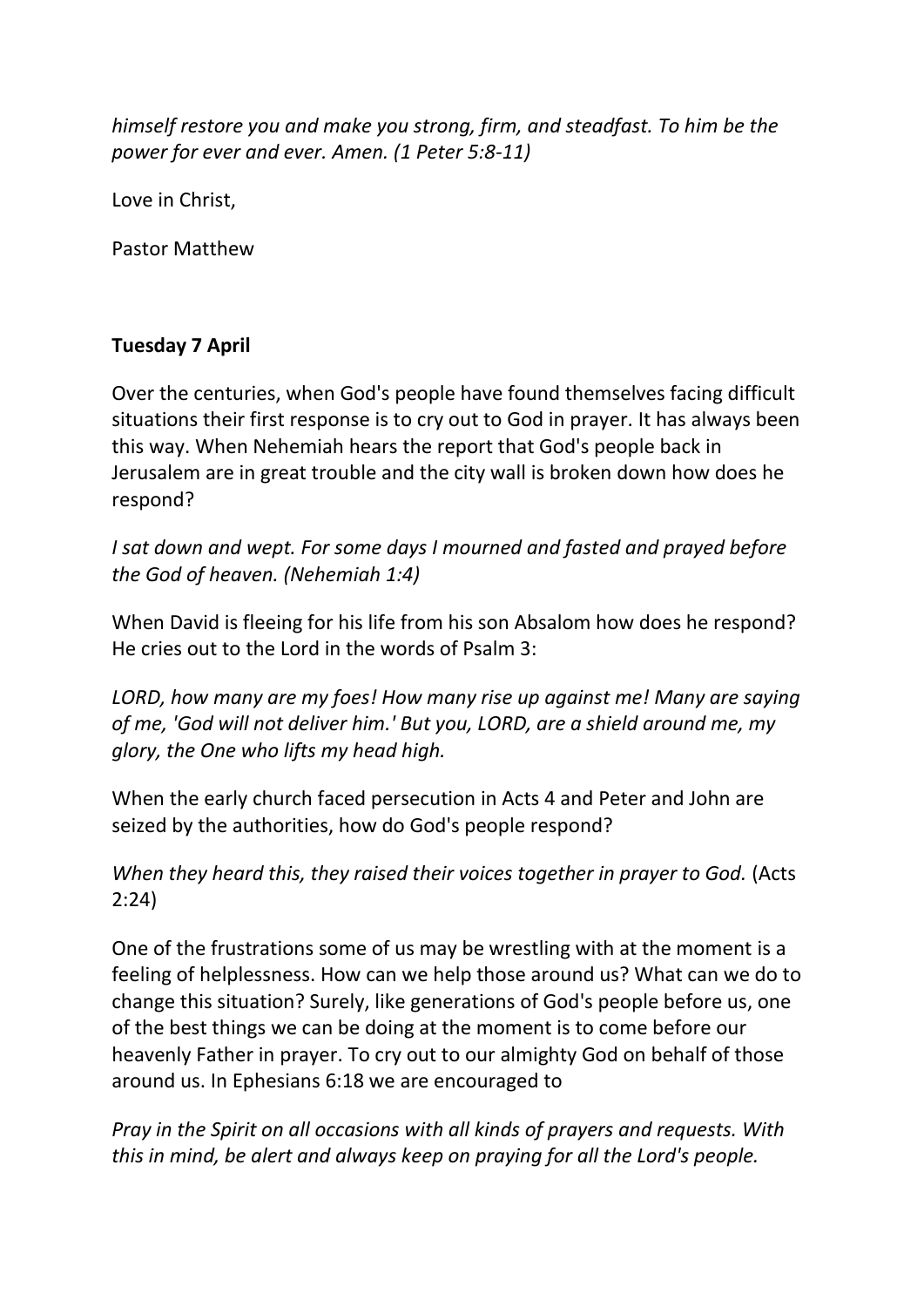When Paul was imprisoned he found himself separated from those he would have loved to have visited. He can't be with them in person, but listen to what he says in his letter to the Philippians:

*I thank my God every time I remember you.*

Paul can't be with them, but he is praying for them. When people come to our mind, when we feel the sadness of not being able to be with them, let's follow Paul's model and bring them to our heavenly Father in prayer. We might not know how to help them, we might not be able to be with them, but we know the one who can help. Maybe after reading this you could take a few minutes to bring to God a few people who are particularly on your heart at the moment.

One person it would be good for all of us to pray for today is Boris Johnson. In 1 Timothy 2:1-2 we are urged that

*Petitions, prayers, intercession and thanksgiving be made for all people - for kinds and all those in authority, that we may live peaceful and quiet lives in all godliness and holiness.*

As our prime minister is treated for COVID -19 in intensive care, let's ask God to have mercy on him, that he might recover and be able to lead our country at this difficult time.

Might we learn, as generations of God's people have before us to turn to God in our time of need, for he *is our refuge and strength, an ever-present help in trouble (Psalm 46:1)*.

Love in Christ, Pastor Matthew

# **Wednesday 8 April**

We live in a culture that always wants to put a positive spin on things, and sometimes as Christians we can fall into the trap of thinking that spiritual maturity means we always see the sunny side of things. There are, however, circumstances and situations where the godly response is to lament. To express the sorrow and sadness we feel as we acknowledge what is going on around us. Yes, we still have things to be thankful in a time like this. Yes, the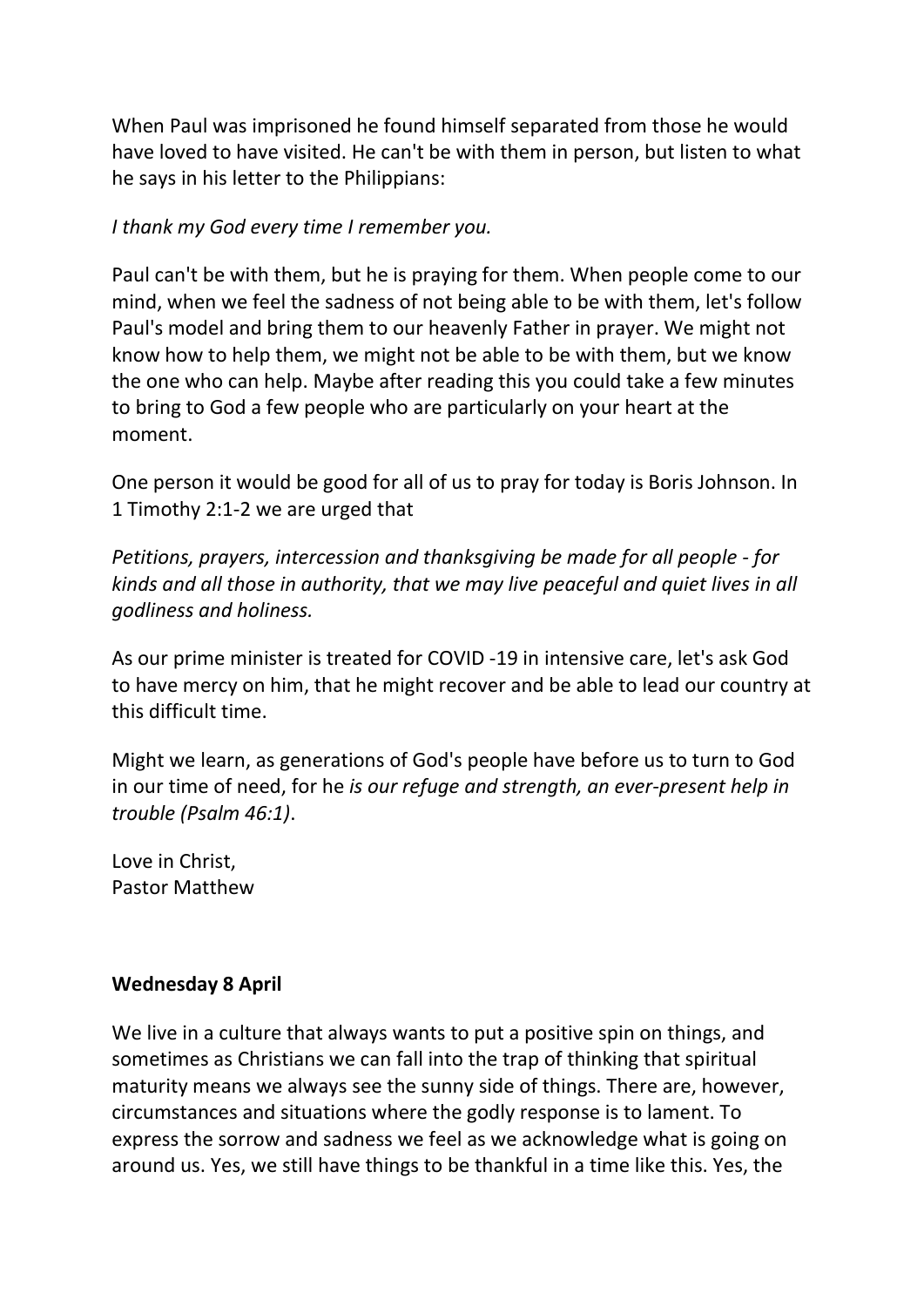Lord is able to work out his purposes in the midst of suffering. Yes, there are opportunities in a day like this, but there is also a need to lament as we see some of what is going on around us at the moment:

A father in his 50's dies from coronavirus. No one is able to visit him in hospital. His family are not allowed to attend his cremation.

An older lady, who already struggles with loneliness and depression, is confined to her own home with only her thoughts for company.

Millions of people in places like Gaza or Malawi face coronavirus with neither well-equipped hospitals nor government bailouts.

Domestic violence surges, with some trapped in a house with an abusive partner.

Romans 8 tells us that our world is broken. Frustrated. Groaning. In lament we rightly join in with that groaning as God's people, acknowledging that things are not as they ought to be.

Think of the book of Lamentations. Written by Jeremiah as Jerusalem is destroyed and Israel is led away into exile. If we know any verses from Lamentations it is probably 3:22-33, but this refrain of hope is surrounded by five chapters of bitter lament. The book starts with these words:

# *How deserted lies the city, once full of people! How like a widow is she, who once was great among the nations!*

Think of the Psalms. So often we turn to Psalms of praise, but there are also many songs of lament whether individual (3, 22, 31, 39, 42, 57, 71, 88, 120, 139, 142) or corporate (12, 44, 80, 94, 137). It is healthy as God's people to express our sadness and sorrow to God, as well as thanksgiving or joy. Psalm 88 is one of the bleakest expressions of lament, and yet I imagine some of its words resonate today:

*Lord, you are the God who saves me; day and night I cry out to you. May my prayer come before you; turn your ear to my cry...You have taken from me my closest friends and have made me repulsive to them. I am confined and cannot escape; my eyes are dim with grief.*

Jesus also knew how to lament. He wept at Lazarus' tomb. He wept over Jerusalem. The words above are words his mouth could have spoken. We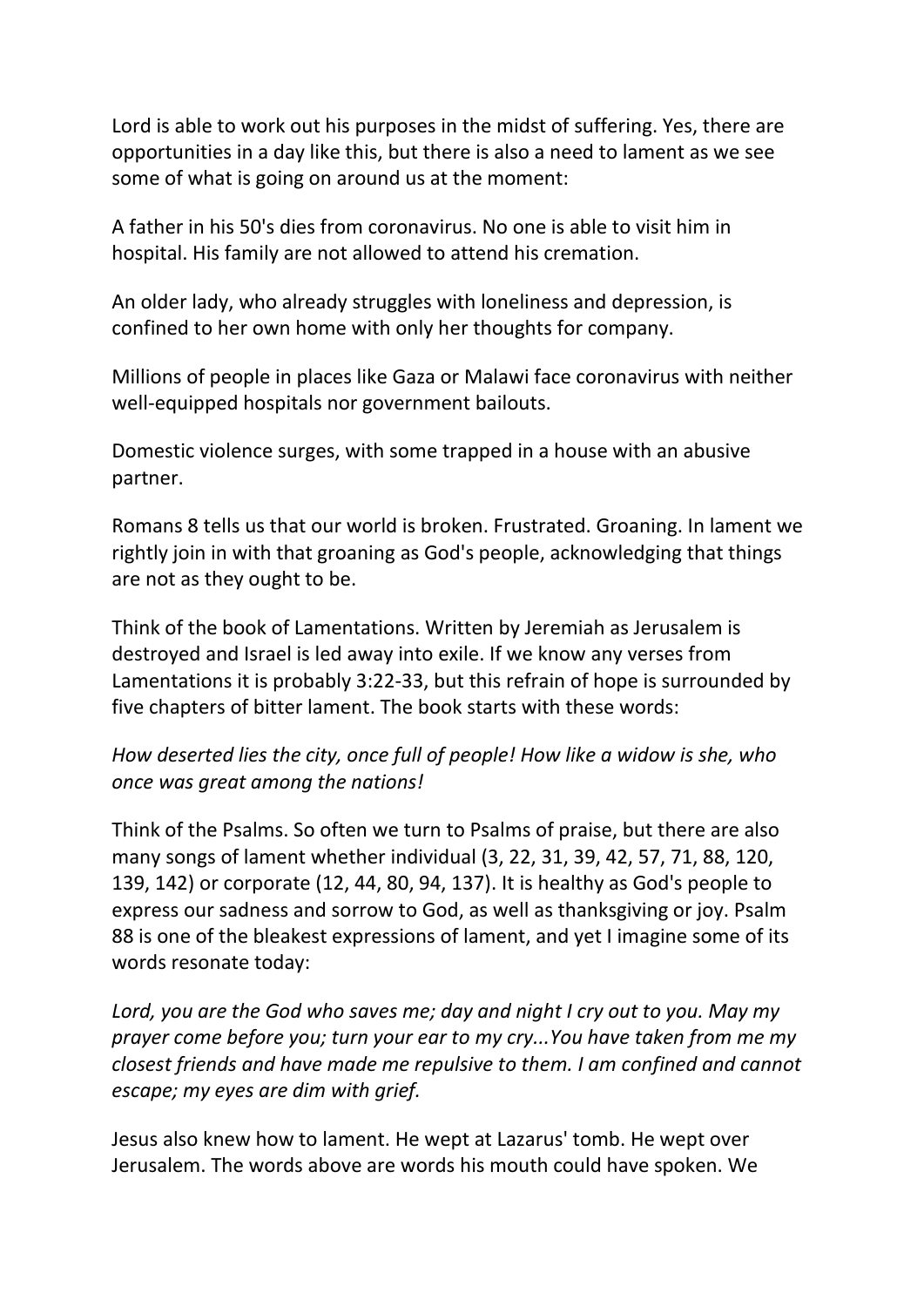visited Jerusalem a few years ago, and I remember climbing down into a dark dungeon, which is traditionally understood to be where Jesus was held overnight at the High Priest's house. The stone pit is completely bare except for a small stand with a Bible opened to Psalm 88.

One of the reasons lament is so important is that it recognizes the good that has been taken away. It refuses to accept these circumstances as normal. This is significant for us as a church over the coming months. Yes, we should give thanks for what we can do together over Zoom, but it is important also to lament what has been lost.

We are unable to gather as God's people to praise the living God. Unable to sit together and pray. Unable to baptise those who have come to new life in Christ. Unable to share the Lord's Supper as one body gathered together.

It is appropriate for us to express our sorrow at the situation in which we find ourselves, and long for the day we can meet together again.

What is distinctive about God's people is not that they are never sad, it is that our lament always contains hope. However bleak our situation we don't have to fall into despair. The book of Lamentations does contain the reminder that God's compassions never fail. Romans 8 describes our world as groaning, but it is *groaning as in the pains of childbirth,* looking forward to when the children of God are revealed in glory. Our sorrow may be resolved in this world, but even when it isn't in Christ there is hope in our lament for

*Our present sufferings are not worth comparing with the glory that will be revealed in us.* (Romans 8:18)

Perhaps this will be a season where along with the Psalmist, along with Jeremiah, along with Jesus we learn to lament. To express our sorrow and sadness at all that is wrong in our world, in the hope that one day Jesus will return to put all things right.

Love in Christ,

Pastor Matthew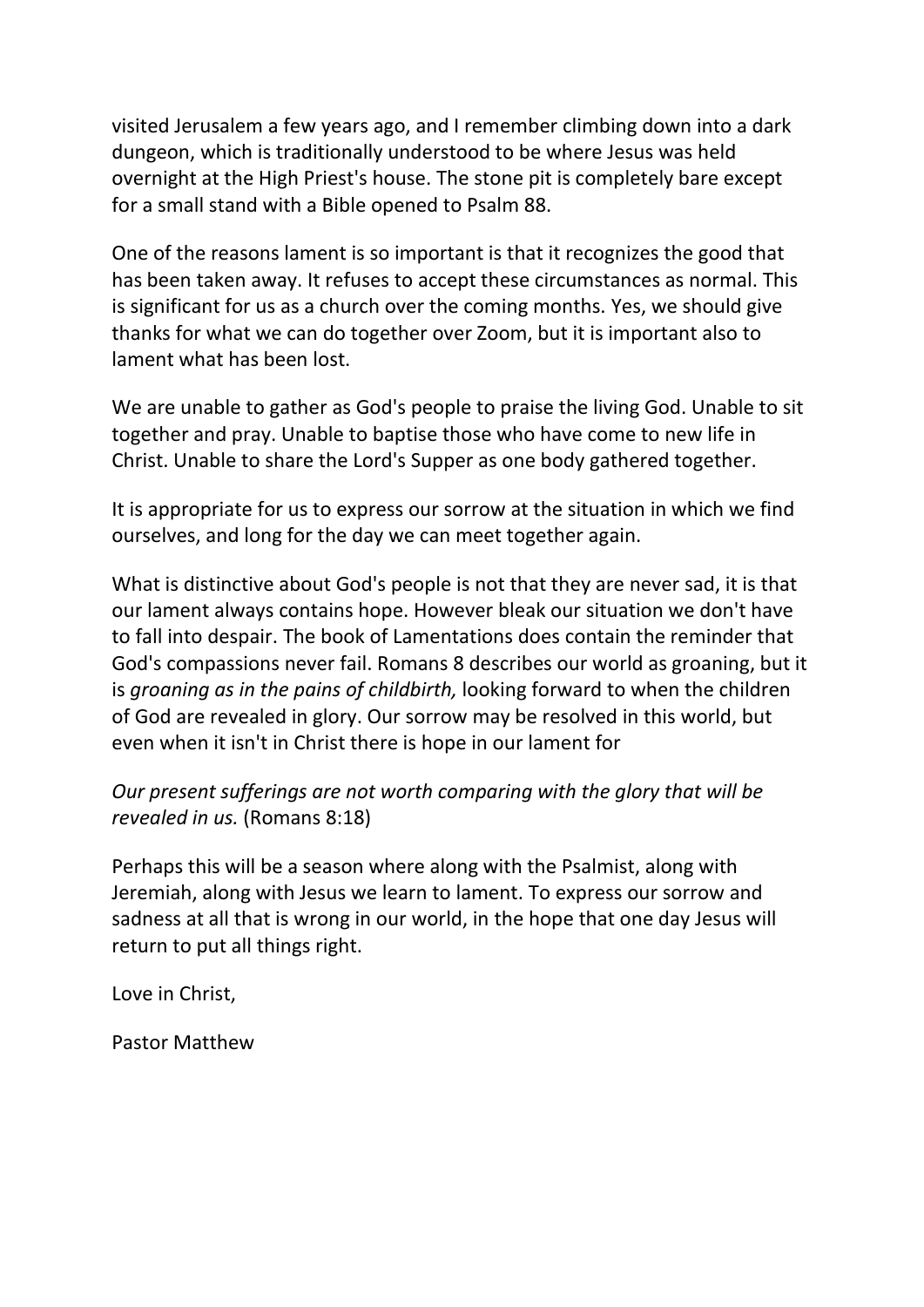# **Thursday 9 April**

We are walking through difficult days. Over the last couple of days I've spoken with someone who deeply misses leaving the house to spend time with others, someone who has spent the last two weeks in bed fighting COVID-19, someone who is feeling the strain of three energetic kids stuck in the house, and someone who was unable to be at her own sister's funeral because of travel restrictions.

Today is Maundy Thursday, when we focus on Jesus' final evening before his crucifixion. It is a great reminder that Jesus is no stranger to difficult days. He has walked the path of suffering before us.

Jesus knows sorrow. Matthew's gospel speaks of what happened after the last supper (26:36-39):

*Then Jesus went with his disciples to a place called Gethsemane, and he sad to them, 'Sit here while I go over there and pray.' He took Peter and the two sons of Zebedee along with him, and he began to be sorrowful and troubled. Then he said to the, 'My soul is overwhelmed with sorrow to the point of death. Stay here and keep watch with me.' Going a little farther, he fell with his face to the ground and prayed, 'My Father, if it is possible, may this cup be taken from me. Yet not as I will, but as you will.'*

Jesus knows suffering. Matthew's gospel describes the way he was treated at the high priest's house later that evening (26:67-68):

*Then they spat in his face and struck him with their fists. Others slapped him and said, 'Prophesy to us, Messiah. Who hit you?'*

Jesus knows isolation. It wasn't just that he was unable to see his friends, but his friends turned against him, whether in betrayal, denial, or desertion.

We hear Judas asking the chief priests, *'What are you willing to give me if I deliver him over to you?'* (26:15)

We hear Peter outside in the courtyard insisting, *'I don't know the man!'* (26:72,74)

We see what happens in Jesus' hour of need. *Then all the disciples deserted him and fled.* (26:56)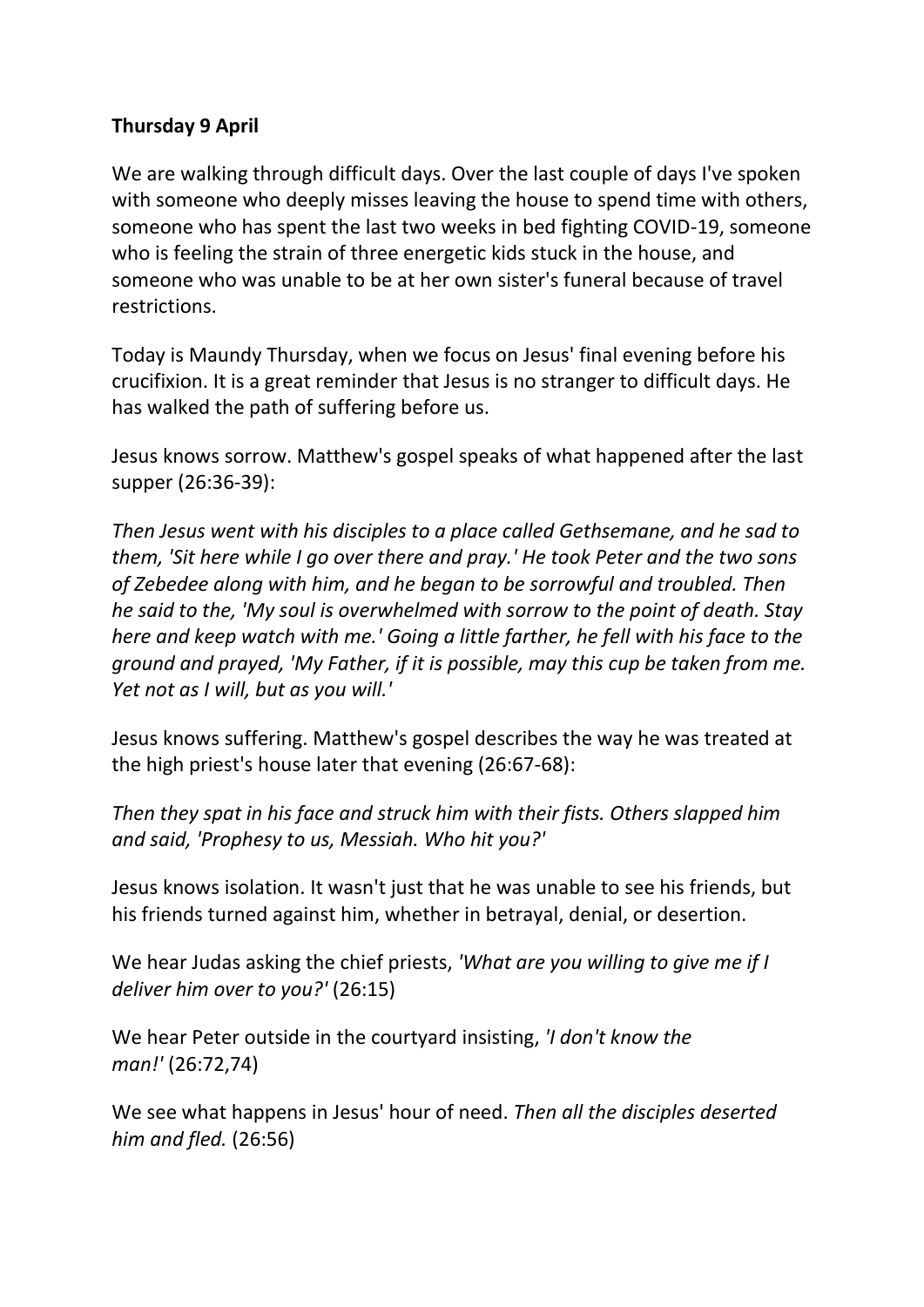We do not have a God who is removed from hardship, or indifferent to suffering. We have a God who enters into the brokenness of our world, who walks through suffering with us, who tastes death himself. The big difference, however, between our suffering and Jesus' suffering, is that the suffering we face has been forced upon us by coronavirus. Jesus, on the other hand, willingly chose this path.

When Jesus talks about drinking the cup, he is talking about the wrath and judgement of God (c.f. Isaiah 51:17,22; Jeremiah 25:15-29; Revelation 14:10). The physical suffering our world is currently experiencing through coronavirus is not the worst suffering we will face. It is a picture of the terrible outpouring of God's wrath which will come on the last day of judgement. The worst suffering Jesus experienced was not the physical agony of crucifixion but taking upon himself God's right anger at sin. Jesus drank the cup we should drink, so that we might be spared the great suffering of God's wrath.

What a wonderful Saviour we have. A great high priest who sympathises with our weakness. Who knows sorrow, suffering, and isolation. Who walks this hard path alongside us, and who chooses to drink the great cup of judgement so that we don't have to.

If you have time today, I encourage you to read Matthew 26:17-75. Reflect on the path Jesus chose to walk. Lift your eyes from your own suffering and fix them instead upon your Saviour.

Love in Christ,

Pastor Matthew

# **Friday 10 April**

This will be the last of these regular *Letters from Lockdown*. After Easter I am planning to write a daily devotional for us to use as a church, called *Crying out to God.* It will focus on one of the Psalms each day, and contain a comment, reflection question, and a prayer. In that sense it will follow on from both *Sitting at Jesus' feet* and *Letters from Lockdown,* for those who have been using these resources. I will try to release *Crying out to God* on the App each morning so that people can use it to come before the Lord at the beginning of the day if they want to.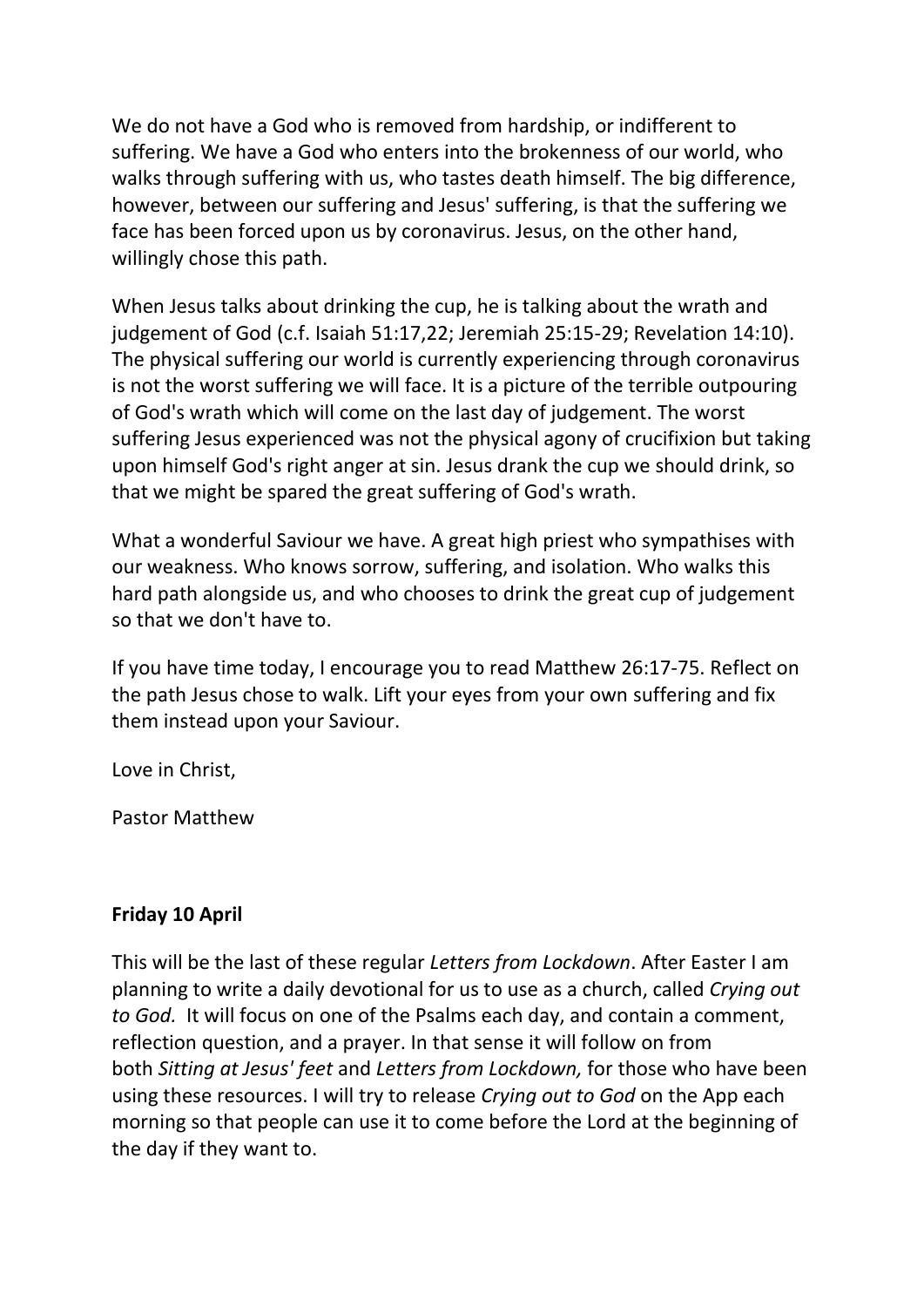Today on Good Friday we focus particularly on Jesus' crucifixion in which we see the depth and commitment of his love for us. John's Gospel uses the picture of a shepherd looking after his sheep:

*'I [Jesus] am the good shepherd. The good shepherd lays down his life for the sheep. The hired hand is not the shepherd and does not own the sheep. So when he sees the wolf coming, he abandons the sheep and runs away. Then the wolf attacks the flock and scatters it. The man runs away because he is a hired hand and cares nothing for the sheep. I am the good shepherd; I know my sheep and my sheep know me - just as the Father knows me and I know the Father - and I lay down my life for the sheep.'*

In the ancient world someone had to sleep out in the fields overnight to protect the sheep from predators. It is when the wolf comes that we discover the depth of their commitment to the flock. The hired hand saves himself. This is just a wage for him, there is no real commitment to the sheep. The good shepherd, on the other hand, sticks around and faces the wolf himself, willing even to lay down his own life so that the sheep might be safe.

At the cross we see the depth of Jesus' love and commitment for us. He didn't run away. He faced the brutality of calvary to protect us. He chose to suffer so that we could be safe. If you ever doubt Jesus' commitment to you, if you are ever unsure of his love, then lift your eyes to the cross. The good shepherd lays down his life for the sheep.

The future is currently very uncertain. None of us really know what the coming weeks, and months ahead. Perhaps as you look ahead you are apprehensive about the suffering and hardships that may come. How will you keep going as a Christian? The strain of isolation is already beginning to bite, and you wonder how you'll be able to endure if weeks turn into months. Listen to what Jesus says a few verses later in John 10:27-29:

*My sheep listen to my voice; I know them, and they follow me. I give them eternal life, and they shall never perish; no one will snatch them out of my hand. My Father, who has given them to me, is greater than all, no one can snatch them out of my Father's hand.*

We are secure because Jesus has got hold of us, and he won't let go. Whatever may come our Shepherd will not abandon us. If we are ever in doubt of that then look again to the cross. That is the extent of his commitment to you. That is how much he loves you.